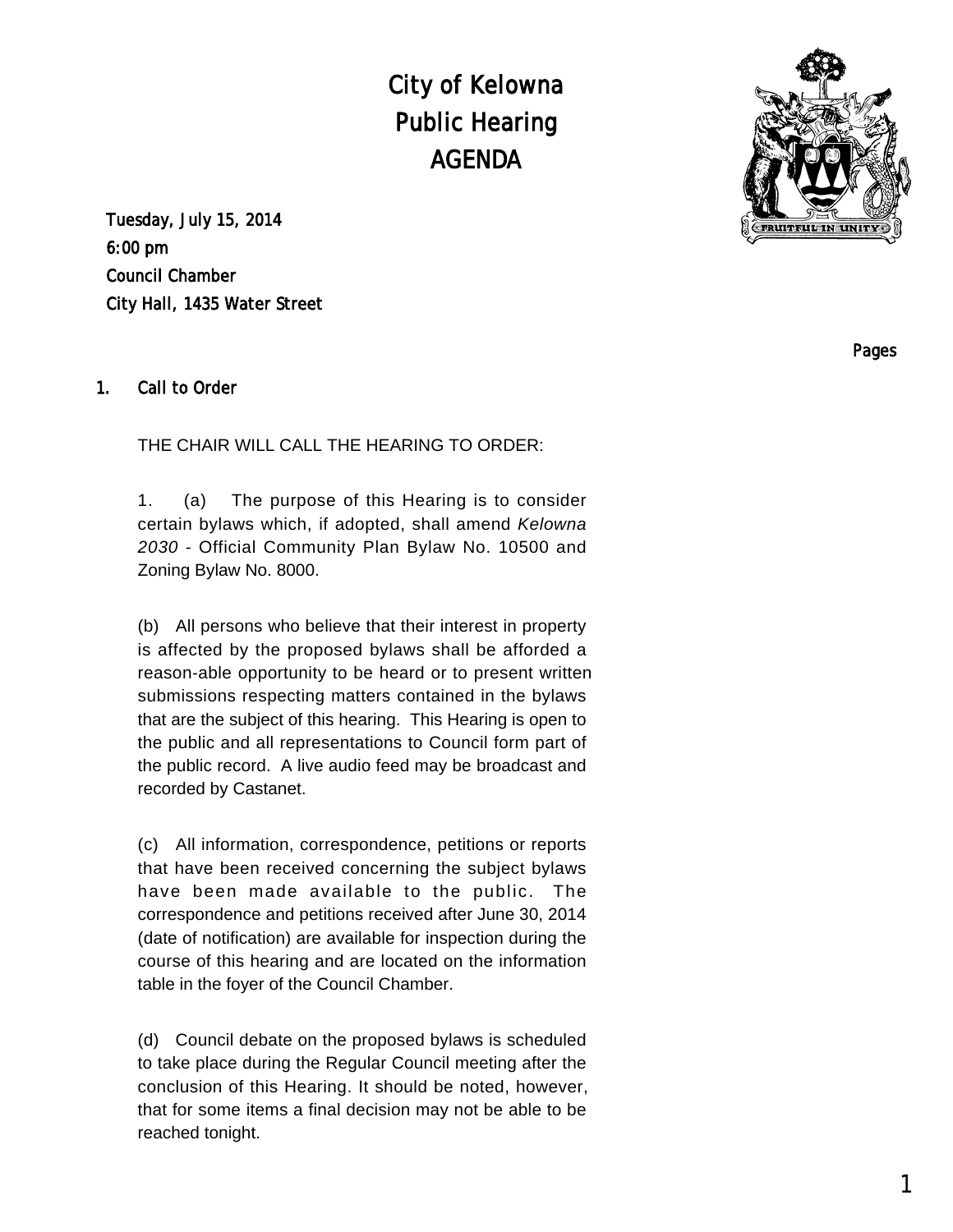(e) It must be emphasized that Council will not receive any representation from the applicant or members of the public after conclusion of this Public Hearing.

### 2. Notification of Meeting

The City Clerk will provide information as to how the Hearing was publicized.

### 3. Individual Bylaw Submissions

#### 3.1 WITHDRAWN BY STAFF - Bylaw No. 10975 (TA14- 0003) - Adding A1m - Agriculture 1 with Medical Marihuana Production Facility Designation to the A1 - Agriculture 1 Zone

This application has been withdrawn by staff pending further discussions with the Minister of Agriculture.

### 3.2 Bylaw No. 10978 (ASP10-0001 & OCP13-0019) - 1855 Bennett Road, 1005 Clifton Road North and (E of) Paly Road

To amend the Official Community Plan in order to change the future land use designation of the subject properties from the Resource Protection Area and Future Urban Reserve designations to the Single/Two Unit Residential, Major Park and Open Space, and Future Urban Reserve Designations.

### 3.3 Bylaw No. 10976 (OCP13-0017) and Bylaw No. 10977 (Z13-0040) - 901-911 Stremel Road, Tamdan Ventures Ltd.

To amend the Official Community Plan in order to change the future land use designations of part of the subject properties in order to accommodate the development of a new automobile dealership and rezone the subject properties from the C9 – Tourist Commercial / I2 – General Industrial zone to the C10 – Service Commercial zone.

## 4. Termination

# 5. Procedure on each Bylaw Submission

(a) Brief description of the application by City Staff (Land Use Management);